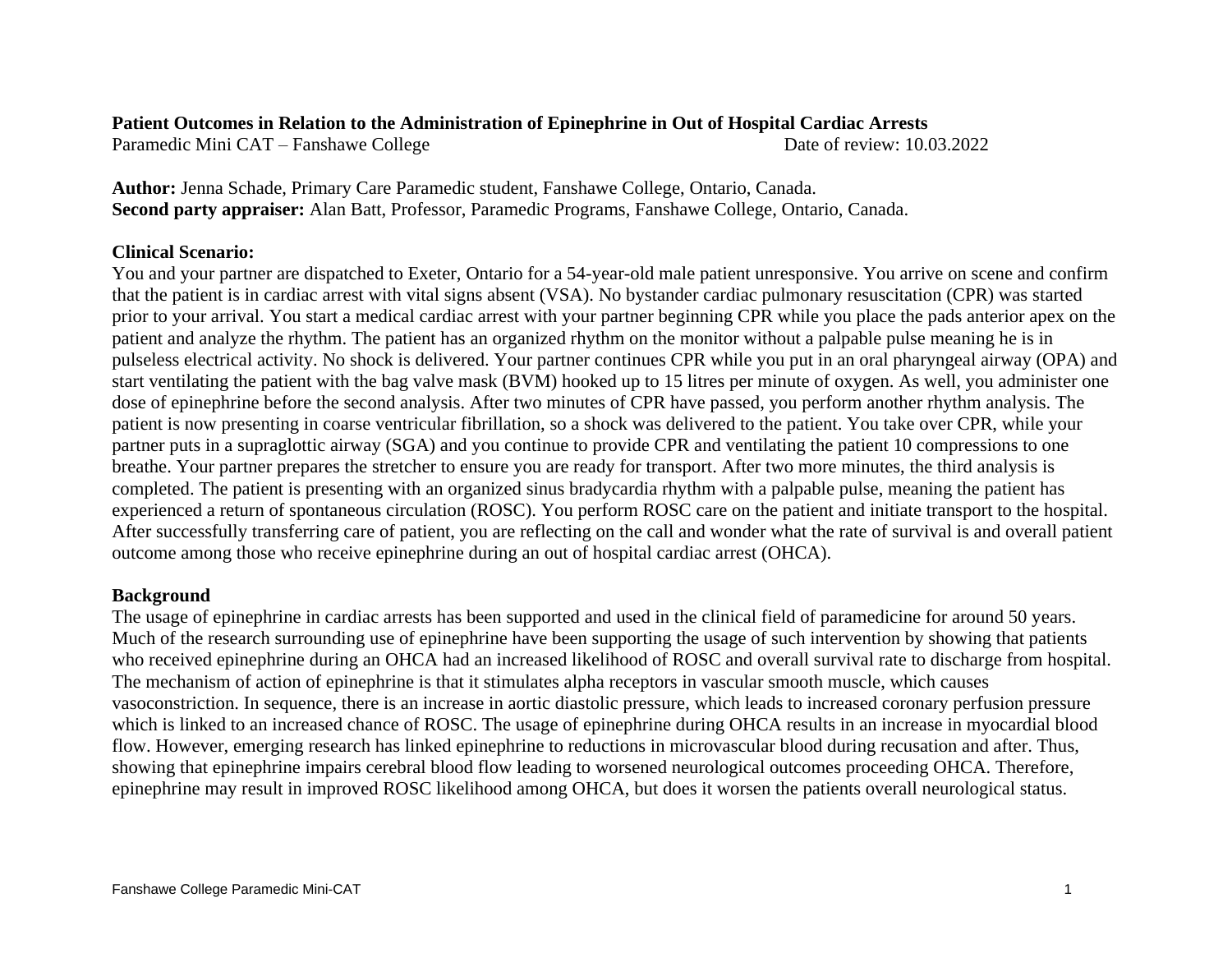The literature explores epinephrine vs. placebo effects on ROSC, whether the timing of epinephrine administration upon arrival to OHCA influences patient outcome, the effects epinephrine has on cerebrovascular blood flow, whether epinephrine administration and the patients ECG rhythm presenting in a shockable or non-shockable rhythm influences overall outcome and patients' neurological outcomes proceeding epinephrine intervention during OHCA.

# **Review question**

Patient/Problem – Patients suffering from cardiac arrest in the prehospital setting Intervention – effectiveness of epinephrine Comparison/control – versus no epinephrine usage Outcome – looking at patient outcome and percentage of ROSC achieved

In the prehospital setting does the usage of epinephrine versus no epinephrine result in an increased survival rate, better patient outcomes and a higher chance of getting a ROSC among OHCA patients.

Search strategy (Basic): prehospital or pre hospital or pre-hospital or out of hospital or non hospital setting or prehospital care or emergency medical services or prehospital service AND epinephrine or adrenaline AND cardiac arrest or heart arrest or cardiopulmonary arrest. **Limits:** Full text, 2016-2022, academic journals **Databases searched:** Medline and CINHAL

**Search results:** Medline (38) and CINHAL (14)

**Included for review:** 5 studies were reviewed. They were reviewed because they had been published in the past recent years: 2016 to 2022. They were also chosen as they looked at effects of epinephrine in improving the likelihood of getting a ROSC as well as overall better patient outcome after resuscitation, such as favorable neurological outcomes.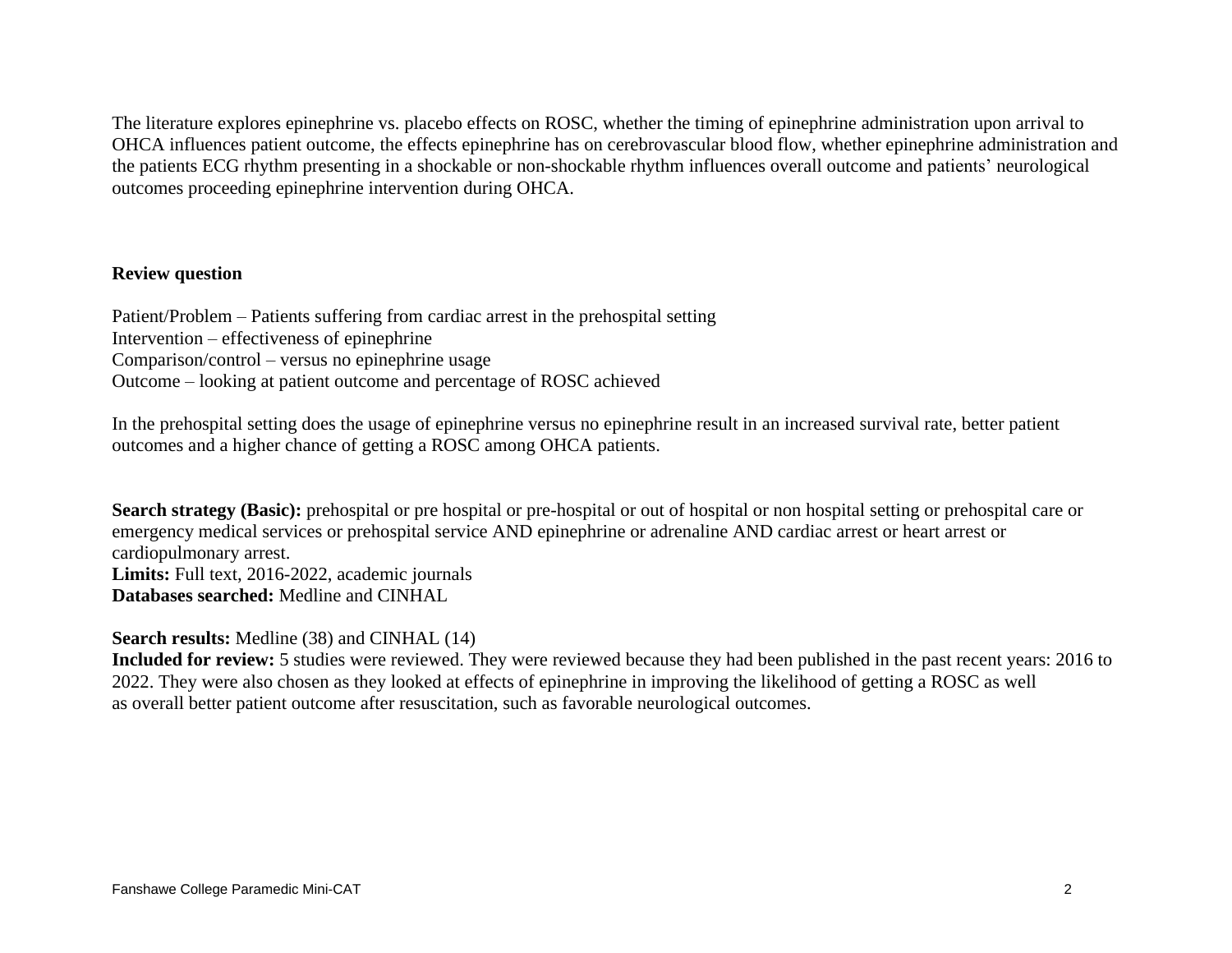| Title, author,<br>year | Study design,<br>Question/Purpose, | Population            | <b>Outcomes</b>     | <b>Results</b>       | <b>Weaknesses &amp;</b><br><b>Strengths</b> |
|------------------------|------------------------------------|-----------------------|---------------------|----------------------|---------------------------------------------|
|                        | <b>LOE</b>                         |                       |                     |                      |                                             |
| <b>Title:</b>          | <b>Study Design:</b>               | <b>Inclusion</b>      | <b>Variable</b>     | The median           | <b>Strengths:</b>                           |
|                        |                                    | Criteria:             | <b>Measured:</b>    | intervals between    |                                             |
| Association of         | The study design was               |                       |                     | EMS arrival and      | Large sample size                           |
| Timing of              | observational                      | The population        | Age, sex, race,     | epinephrine          | $(n=41079)$ .                               |
| Epinephrine            | cohort study.                      | consisted of adults   | cause of OHCA,      | administration       |                                             |
| Administration         |                                    | 18 years old or       | initial rhythm,     | were 7.3 minutes in  | Used time dependent                         |
| with Outcomes          | It was a secondary                 | older with EMS-       | location of cardiac | those with           | propensity score-                           |
| in Adults with         | analysis that included             | treated, non-         | arrest, whether     | shockable rhythms    | matched cohort after                        |
| Out-of-Hospital        | data from OHCA                     | traumatic OHCA        | arrest was          | and 8.1 minutes in   | original cohort.                            |
| <b>Cardiac Arrest</b>  | patients in the                    | by EMS.               | witnessed,          | those with           |                                             |
|                        | resuscitation outcomes             |                       | layperson CPR,      | no shockable         | Included resuscitation                      |
| <b>Authors:</b>        | consortium (ROC)                   | <b>Exclusion</b>      | shock delivered     | rhythms.             | time bias and time-                         |
|                        | network.                           | Criteria:             | prior to arrival,   |                      | varying confounders.                        |
| Masashi Okubo,         |                                    |                       | advanced airway     | For shockable        |                                             |
| Sho Komukai,           | ROC conducted a study              | The exclusion         | management,         | rhythms, receipt of  |                                             |
| Clifton                | trial involving OHCA               | criteria consisted of | departure from      | epinephrine was      | <b>Weaknesses:</b>                          |
| Callaway and           | patients treated by EMS            | <b>EMS-witnessed</b>  | scene.              | not associated with  |                                             |
| Junichi Izawa          | at 10 sites across North           | OHCA, those           |                     | survival to hospital | Sex distribution not                        |
|                        | America from April 1,              | without advanced      | <b>Primary:</b>     | discharge            | similar: male                               |
| Year                   | 2011, till June 30, 2015.          | life support          |                     | compared to being    | dominant.                                   |
| <b>Published:</b>      |                                    | involvement, those    | The primary         | at risk of receiving |                                             |
|                        | Researchers obtained               | in whom               | outcome in the      | epinephrine.         | Only age $(18+)$ .                          |
| 2021                   | data from the ROC                  | resuscitations were   | study was survival  |                      |                                             |
|                        | network of OHCA and                | terminated in the     | to hospital         | Epinephrine was      | Large differential                          |
|                        | performed a secondary              | prehospital setting   | discharge.          | not linked to        | sample sizes between                        |
|                        | data analysis from May             | because of DNR,       |                     | survival at          | epinephrine and no                          |
|                        | 2019 till April 2021.              | those with missing    | <b>Secondary:</b>   | discharge but was    | epinephrine                                 |
|                        |                                    | data on age, intial   |                     | linked to            | administration in both                      |
|                        |                                    | cardiac rhythm,       | The secondary       | prehospital ROSC.    | shockable and non-                          |
|                        |                                    | epinephrine           | outcome included    |                      |                                             |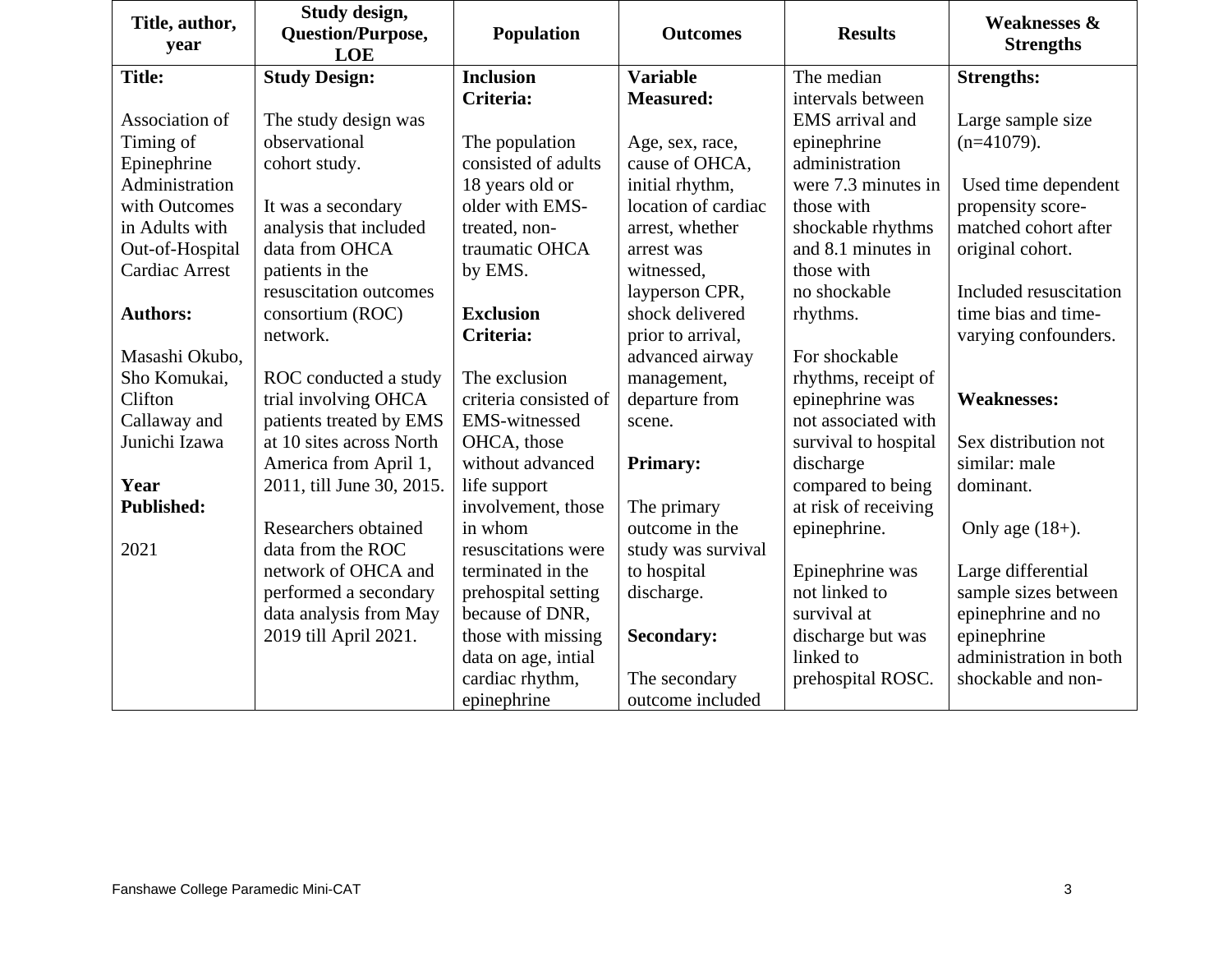| Title, author,<br>year | Study design,<br><b>Question/Purpose,</b><br>LOE | <b>Population</b>                       | <b>Outcomes</b>      | <b>Results</b> | <b>Weaknesses &amp;</b><br><b>Strengths</b> |
|------------------------|--------------------------------------------------|-----------------------------------------|----------------------|----------------|---------------------------------------------|
|                        | <b>Question/Purpose:</b>                         | administration                          | favorable            |                | shockable rhythm                            |
|                        |                                                  | status, and primary                     | functional status at |                | groups.                                     |
|                        | Is timing of epinephrine                         | outcome, those                          | hospital discharge,  |                |                                             |
|                        | administration                                   | who received                            | which was defined    |                | Only medical cardiac                        |
|                        | associated with                                  | vasopressin or                          | as a modified        |                | arrests.                                    |
|                        | outcomes in adults with                          | endotracheal                            | Rankin Scale of 3    |                |                                             |
|                        | out-of-hospital cardiac                          | epinephrine                             | or lower and         |                | <b>Limitations:</b>                         |
|                        | arrests?                                         | administration; and                     | prehospital ROSC.    |                |                                             |
|                        |                                                  | those with missing                      |                      |                | Timing of epinephrine                       |
|                        | $LOE - IV$                                       | or negative values                      |                      |                | administration may be                       |
|                        |                                                  | in resuscitation                        |                      |                | due to EMS skills.                          |
|                        |                                                  | time variables.                         |                      |                |                                             |
|                        |                                                  |                                         |                      |                | Unable to adjust for                        |
|                        |                                                  | <b>Total Population:</b>                |                      |                | unmeasured                                  |
|                        |                                                  |                                         |                      |                | confounders.                                |
|                        |                                                  | Total study                             |                      |                |                                             |
|                        |                                                  | population was                          |                      |                | Unable to assess a                          |
|                        |                                                  | $n=41$ 079 patients.                    |                      |                | causation due to                            |
|                        |                                                  |                                         |                      |                | observational study                         |
|                        |                                                  | Split further into                      |                      |                | design.                                     |
|                        |                                                  | shockable cardiac                       |                      |                |                                             |
|                        |                                                  | rhythms:                                |                      |                | May not be                                  |
|                        |                                                  | epinephrine                             |                      |                | generalizable to other                      |
|                        |                                                  | administered                            |                      |                | EMS systems.                                |
|                        |                                                  | $(n=8223)$ and no                       |                      |                |                                             |
|                        |                                                  | epinephrine                             |                      |                |                                             |
|                        |                                                  | $(n=1865)$ and non<br>shockable cardiac |                      |                |                                             |
|                        |                                                  |                                         |                      |                |                                             |
|                        |                                                  | rhythms:                                |                      |                |                                             |
|                        |                                                  | epinephrine                             |                      |                |                                             |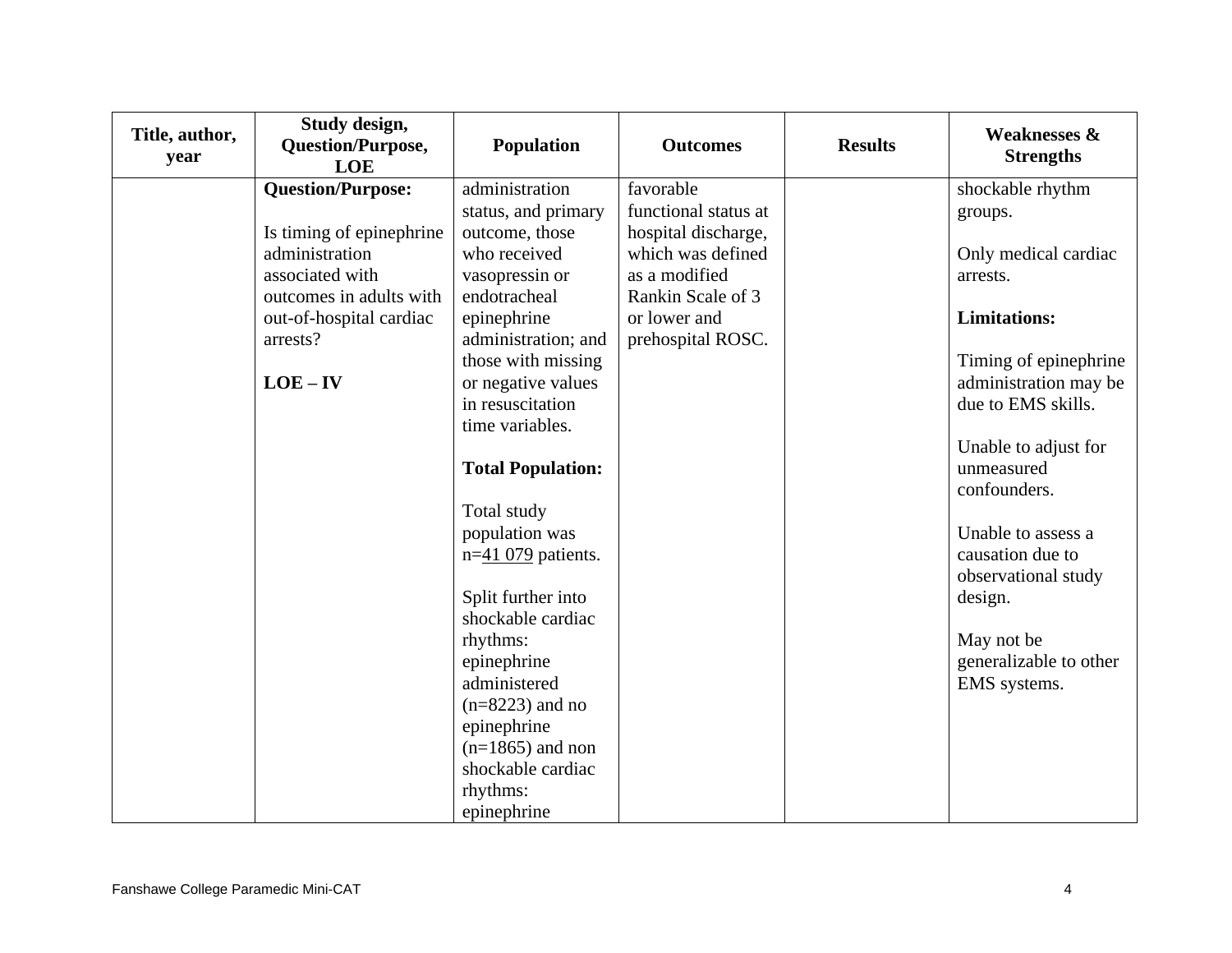| Title, author,<br>year | Study design,<br>Question/Purpose,<br>LOE | <b>Population</b>                                                 | <b>Outcomes</b> | <b>Results</b> | <b>Weaknesses &amp;</b><br><b>Strengths</b> |
|------------------------|-------------------------------------------|-------------------------------------------------------------------|-----------------|----------------|---------------------------------------------|
|                        |                                           | administered<br>$(n=27901)$ and no<br>epinephrine<br>$(n=3090)$ . |                 |                |                                             |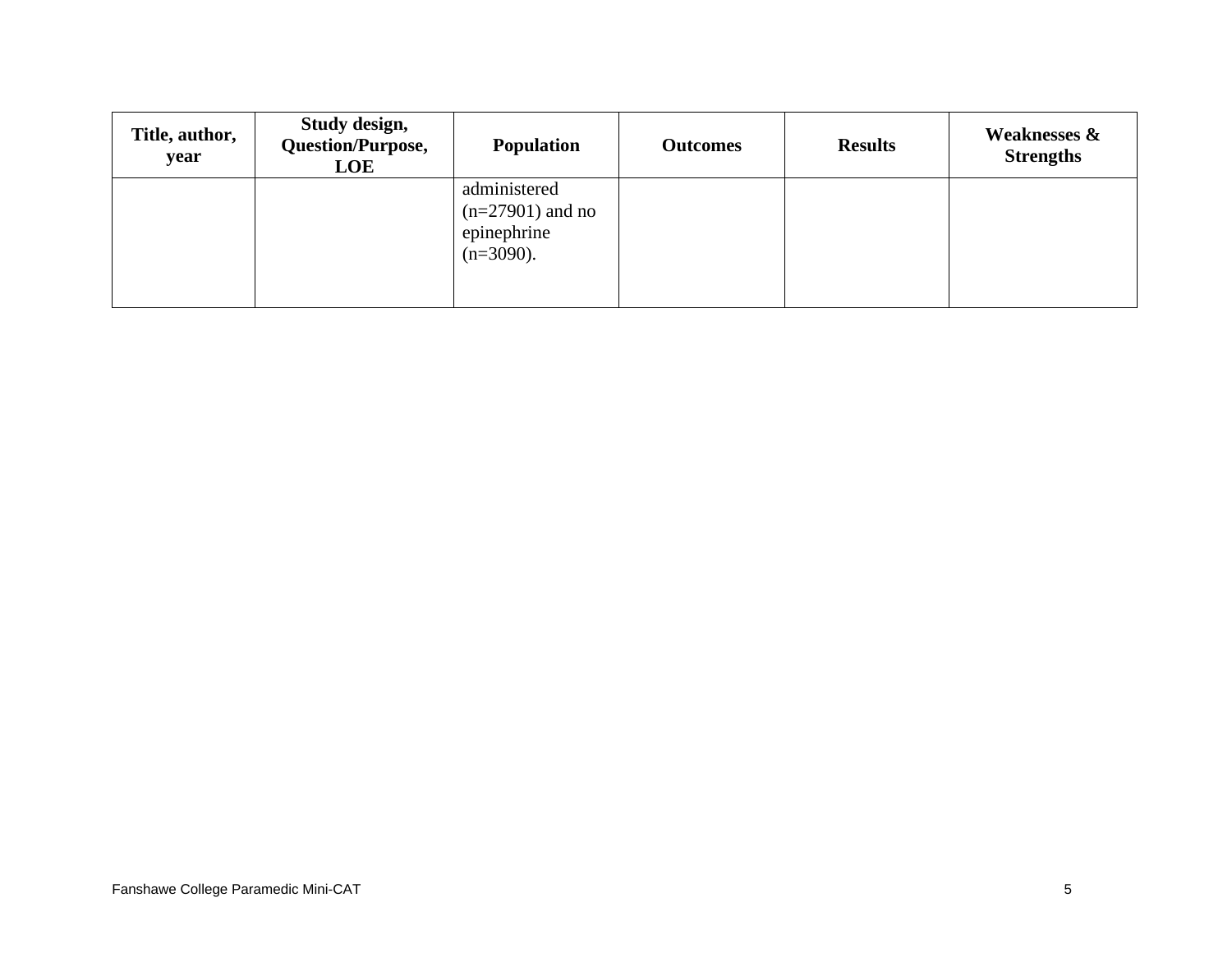| <b>Title:</b>           | <b>Study Design:</b>     | <b>Inclusion</b>      | <b>Measured Variable:</b> | <b>Results:</b>     | <b>Strengths:</b>      |
|-------------------------|--------------------------|-----------------------|---------------------------|---------------------|------------------------|
|                         |                          | Criteria:             |                           |                     |                        |
| <b>Effectiveness of</b> | Controlled,              |                       | Year OHCA occurred,       | PEA survival was    | Clear focused          |
| Prehospital             | propensity-matched,      | <b>OHCA</b> patients  | season, sex, age,         | 2499 (5.6%)         | question they looked   |
| Epinephrine             | retrospective cohort     | aged 15-94 years      | bystander CPR, AED        |                     | to answer with         |
| Administration          | study using Japan's      | old with initial      | by bystander, EMS         | PEA neurologically  | sufficient rationale.  |
| in Improving            | nationally               | recorded non-         | call to contact time,     | intact was 943      |                        |
| Long-term               | representative data      | shockable rhythm      | cardiac origin, family    | $(2.1\%)$           | Lengthy review         |
| Outcomes of             | from nationwide          | (pulseless electrical | member present,           |                     | period (4 years)       |
| Witnessed Out-          | registry of OHCA         | activity and          | airway management,        | Asystole survival   |                        |
| of-hospital             | patients between         | asystole) that were   | attempted                 | was 1185 (1.8%)     | Large sample size      |
| <b>Cardiac Arrest</b>   | January 2008 to          | witnessed by a        | defibrillation, EMS to    |                     | $(n=110239)$           |
| Patients with           | December 2012.           | bystander.            | hospital arrival          | Asystole            |                        |
| <b>Initial Non-</b>     |                          |                       | interval and patient      | neurologically      | Used 1-1 matched       |
| shockable               | <b>Question/Purpose:</b> | <b>Exclusion</b>      | outcome.                  | intact was 281      | pairs of patients with |
| rhythms                 |                          | Criteria:             |                           | $(0.4\%)$           | or without             |
|                         | The study looked to      |                       | <b>Primary:</b>           |                     | epinephrine.           |
| <b>Authors:</b>         | examine the effects of   | Exclusion criteria    |                           | Over the study      |                        |
|                         | prehospital              | was cardiac arrests   | The primary outcome       | period the amount   | <b>Weaknesses:</b>     |
| Jun Tomio,              | epinephrine              | that occurred after   | was neurologically        | of epinephrine      |                        |
| Shinji Nakahara,        | administration in        | arrival of EMS,       | intact survival, which    | administration      | Only ages $(15+)$ .    |
| Hideto                  | OHCA patients with       | ROSC before           | was defined as CPC        | increased yearly    |                        |
| Takahashi,              | non-shockable            | arrival of EMS,       | score of 1-2 at 1         | regardless of the   | Differences in         |
| Masao                   | rhythms, PEA, and        | epinephrine use       | month or at discharge,    | initial rhythm.     | sample sizes for       |
| Ichikawa,               | asystole.                | after ROSC            | whichever was earlier.    |                     | PEA and asystole       |
| Masamichi               |                          | because of re-        |                           | Epinephrine         | and epinephrine vs.    |
| Nishida, Naoto          | $LOE - IV$               | arrest, arrests       | <b>Secondary:</b>         | administered PEA    | no epinephrine.        |
| Morimura and            |                          | attributable to       |                           | patients were more  |                        |
| Tetsuya                 |                          | external causes.      | The secondary             | likely to survive   | Only witnessed         |
| Sakamoto                |                          |                       | outcome was survival      | than control        | arrests by             |
|                         |                          | Patients with         | at 1 month or at          | patients, but there | bystanders.            |
| Year                    |                          | missing,              | discharge.                | was no significant  |                        |
| <b>Published:</b>       |                          | contradictory, or     |                           | difference in       | <b>Limitations:</b>    |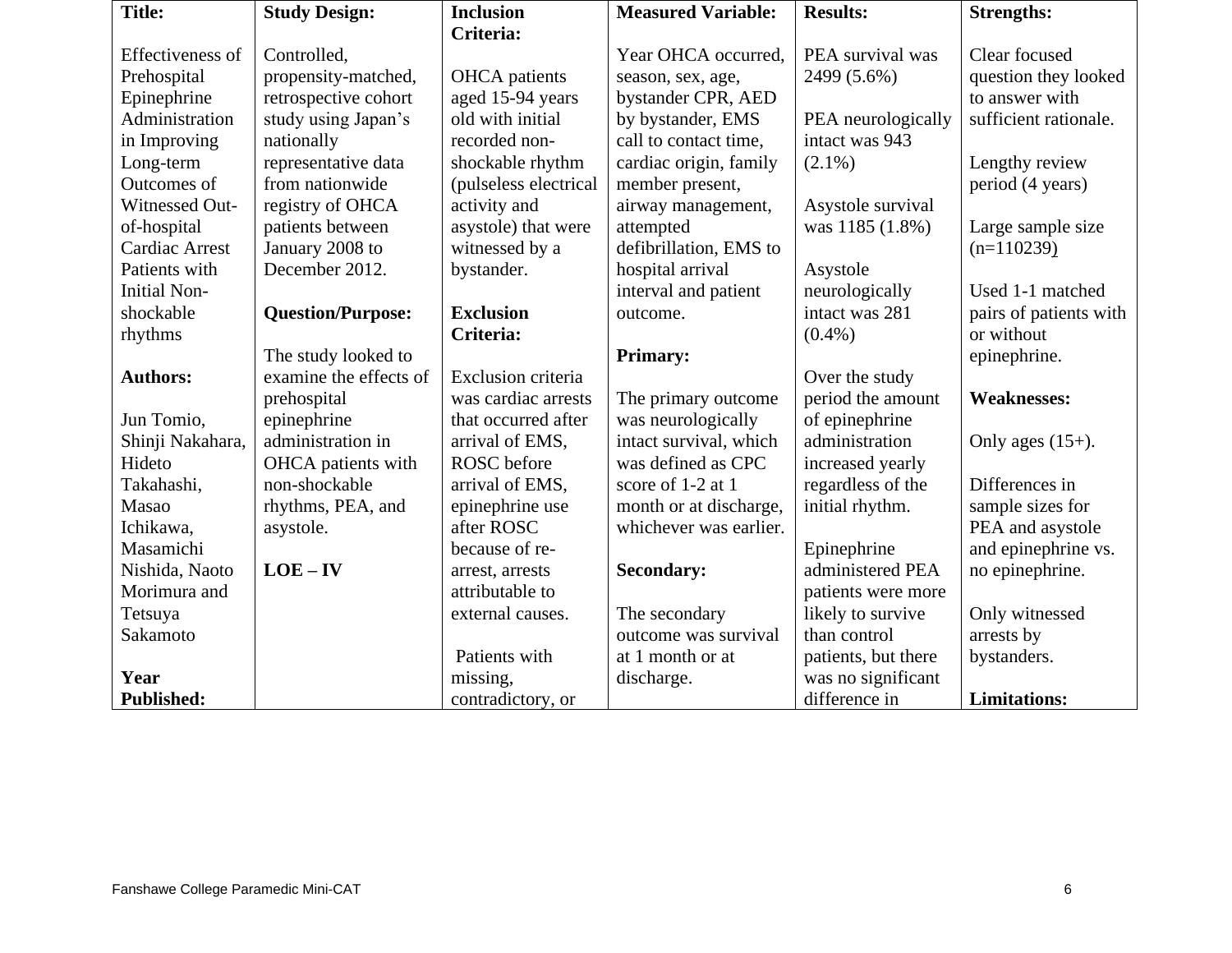|      | outlying time data,      | neurological        |                        |
|------|--------------------------|---------------------|------------------------|
| 2017 | those with missing       | outcome.            | Could not consider     |
|      | data for calculation     |                     | treatment after        |
|      | of propensity            | Epinephrine         | arrival to hospital    |
|      | scores and those         | administered        | due to database only   |
|      | with missing data        | asystole patients   | including prehospital  |
|      | for outcome              | were more likely    | information.           |
|      | variables and/or         | than control        |                        |
|      | epinephrine              | patients to have    | Did not consider       |
|      | administration were      | survive as well as  | epinephrine doses.     |
|      | excluded.                | have a greater      |                        |
|      |                          | neurological        | Outcomes of study      |
|      | <b>Total Population:</b> | outcome.            | were not evaluated at  |
|      |                          |                     | the same point in      |
|      | Total eligible for       | Epinephrine more    | time; the outcomes     |
|      | inclusion was            | effective for those | at 1 month or at       |
|      | n=574 840.               | with initial PEA    | discharge, whichever   |
|      | After exclusion          | than those with     | earlier, were          |
|      | criteria, the total      | intial asystole.    | recorded in the data   |
|      | population in the        |                     | base. Might cause an   |
|      | study was                |                     | overestimation of the  |
|      | $n=110239.$              |                     | outcome.               |
|      |                          |                     |                        |
|      | Further division         |                     | Addressed only         |
|      | into PEA:                |                     | OHCA patients with     |
|      | epinephrine              |                     | witnessed arrest as in |
|      | administered             |                     | Japan epinephrine is   |
|      | $(n=9226)$ or no         |                     | not generally          |
|      | epinephrine              |                     | recommended for        |
|      | $(n=35228)$ AND          |                     | unwitnessed patients   |
|      | asystole:                |                     | with initial asystole. |
|      | epinephrine              |                     |                        |
|      | administered             |                     |                        |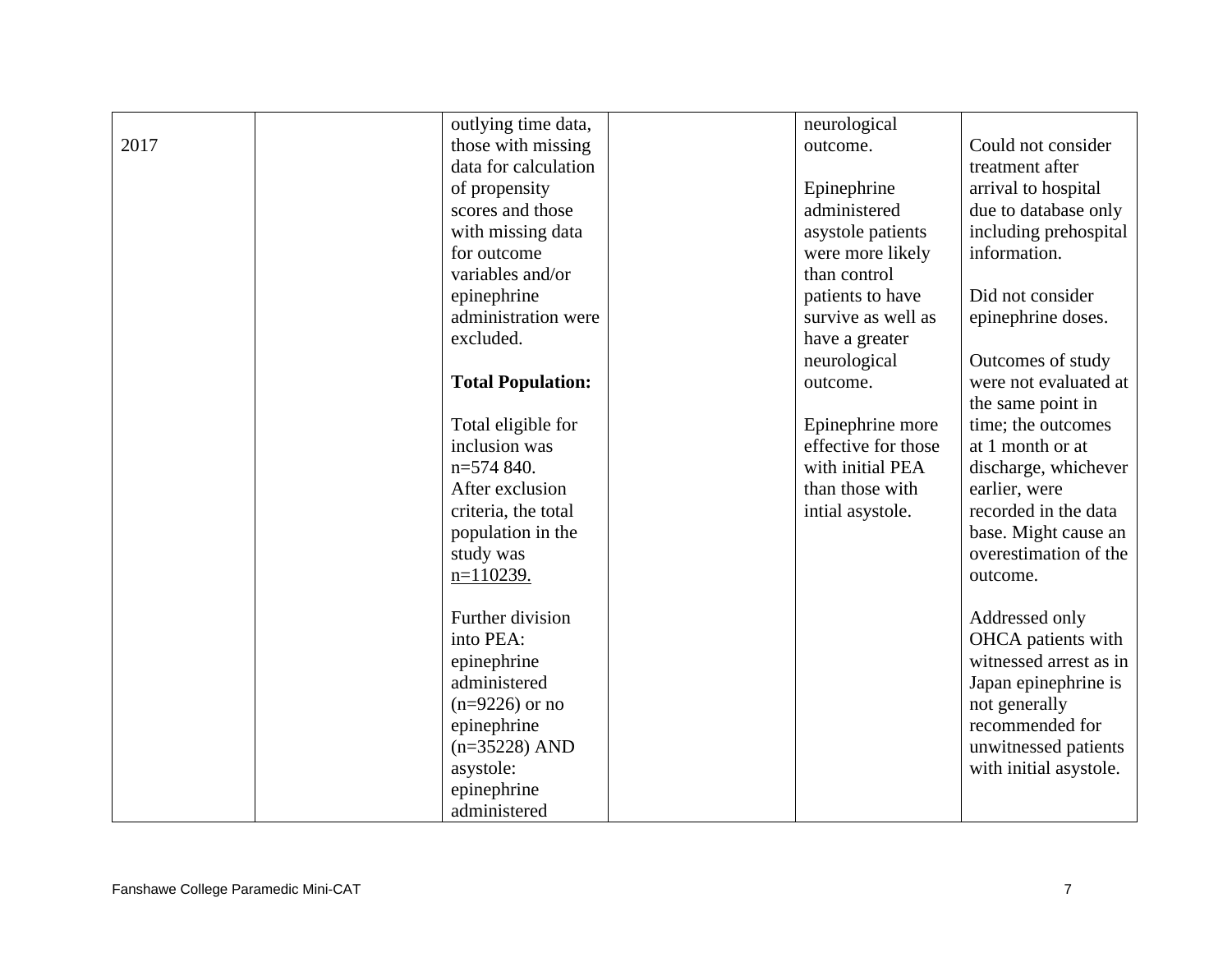|                       |                          | $(n=10816)$ or no<br>epinephrine |                            |                     |                      |
|-----------------------|--------------------------|----------------------------------|----------------------------|---------------------|----------------------|
|                       |                          | $(n=54949)$ .                    |                            |                     |                      |
|                       |                          |                                  |                            |                     |                      |
|                       |                          |                                  |                            |                     |                      |
| <b>Title:</b>         | <b>Study Design:</b>     | <b>Inclusion</b>                 | <b>Measured Variables:</b> | <b>Results:</b>     | <b>Strengths:</b>    |
|                       |                          | Criteria:                        |                            |                     |                      |
| A Randomized          | The study was a          |                                  | Age, sex, initial          | 36.3% had a ROSC    | Characteristics      |
| Trial of              | randomized double        | Inclusion criteria               | cardiac rhythm, cause      | among epinephrine   | similar among        |
| Epinephrine in        | blind trial involving    | was adult patients               | of cardiac arrest,         | group in            | epinephrine and      |
| Out-of-Hospital       | patients with out-of-    | $(16+)$ who had                  | witness of cardiac         | comparison to       | placebo groups.      |
| <b>Cardiac Arrest</b> | hospital cardiac arrest  | sustained an out-of-             | arrest and whom CPR        | 11.7% has a ROSC    |                      |
|                       | in the United            | hospital cardiac                 | was performed by.          | in the placebo      | Large sample size    |
| <b>Authors:</b>       | Kingdom.                 | arrest for which                 |                            | group.              | $(n=8016)$ .         |
|                       |                          | advanced life                    | <b>Primary:</b>            |                     |                      |
| G.D. Perkins, C.      | Patients either          | support was                      |                            | At 30 days, 3.2 %   | Similar test size    |
| Ji, C.D. Deakin,      | received parenteral      | provided by trial-               | The primary outcome        | survived among the  | groups: epinephrine  |
| T. Quinn, J.P.        | epinephrine or saline    | trained paramedics.              | was the rate of            | epinephrine group.  | $(n=4012)$ and       |
| Nolan, C.             | placebo along with       |                                  | survival at 30 days.       |                     | placebo $(n=3995)$ . |
| Scomparin, S.         | standard care.           | <b>Exclusion</b>                 |                            | At 30 days, 2.4%    |                      |
| Regan, J. Long,       |                          | Criteria:                        | <b>Secondary:</b>          | survived in the     | Assignment of        |
| A. Slowther, H.       | The study took place     |                                  |                            | placebo group.      | participants to      |
| Pocock,               | from December 2014       | Exclusion criteria               | The secondary              |                     | interventions was    |
| J.J.M. Black, F.      | through October 2017.    | was known or                     | outcomes were the          | Favorable           | randomized and       |
| Moore, R.T.           |                          | apparent                         | rate of survival until     | Neurological        | double blinded.      |
| Fothergill, N.        | <b>Question/Purpose:</b> | pregnancy, an age                | hospital admissions,       | outcome at the time |                      |
| Rees, L.              | To measure the           | less than 16 years,              | the lengths of stay in     | of discharge: 2.2%  | <b>Weaknesses:</b>   |
| O'Shea, M.            | effectiveness of         | cardiac arrest from              | the hospital and in the    | among epinephrine   |                      |
| Docherty, I.          | epinephrine              | anaphylaxis or                   | intensive care unit, the   | group and 1.9%      | Only age $(16+)$ .   |
| Gunson, K. Han,       | administration in        | asthma, or the                   | rates of survival at       | among placebo       |                      |
| K. Charlton, J.       | OHCA.                    | administration of                | hospital discharge and     | group. However,     | <b>Limitations:</b>  |
| Finn,                 |                          | epinephrine before               | at 3 months and the        | severe neurological |                      |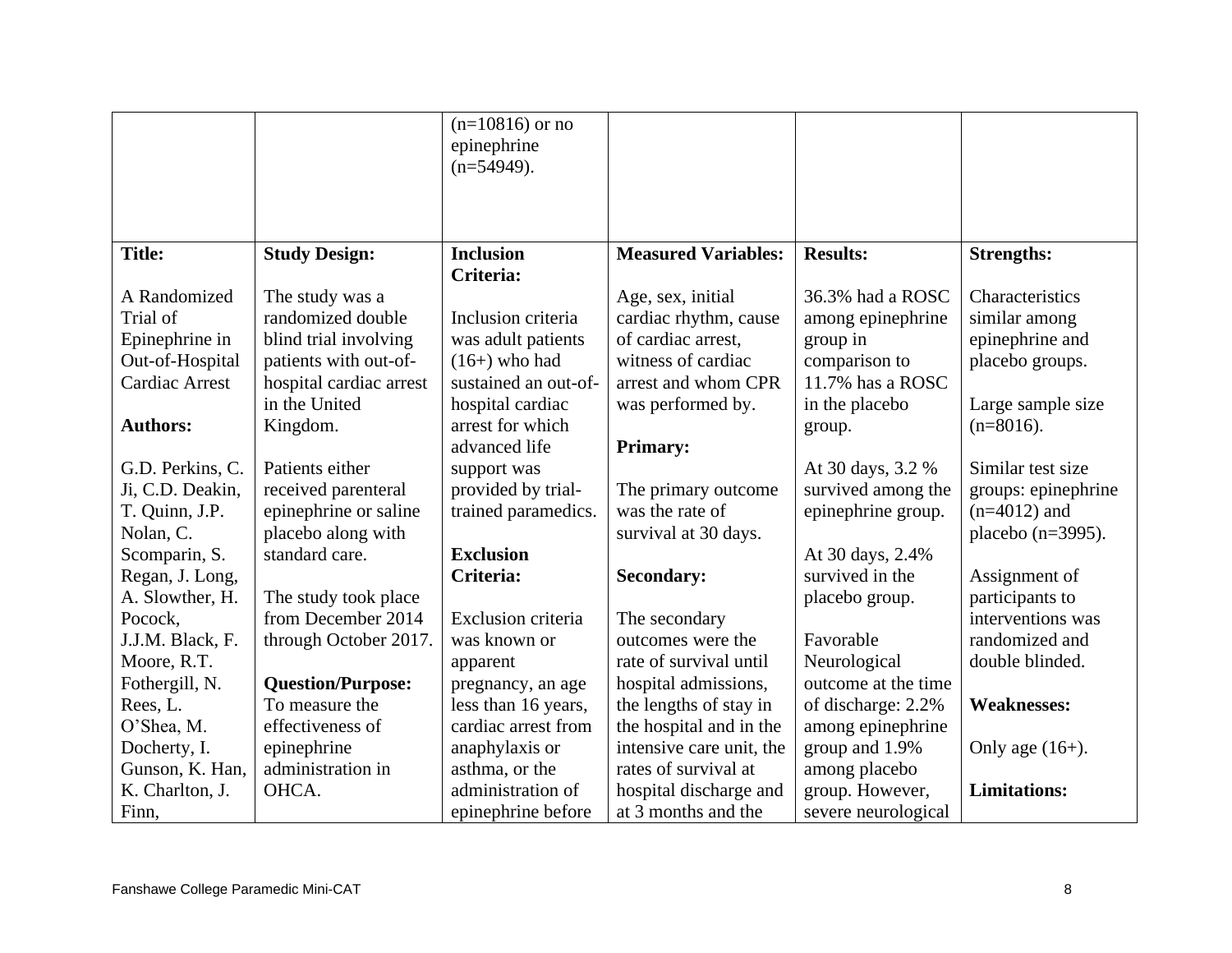| S. Petrou, N.<br>Stallard, S.<br>Gates, and R.<br>Lall, for the<br>PARAMEDIC2<br>Collaborators<br>Year<br><b>Published:</b><br>2018 | Specifically, to<br>determine whether<br>epinephrine is<br>beneficial or harmful<br>as a treatment in<br>OHCA.<br>LOE - II | the arrival of the<br>trial-trained<br>paramedic.<br><b>Total Population:</b><br>$N=10623$ patients<br>assessed for<br>eligibility.<br>After exclusion<br>criteria there was n<br>$= 8016$ enrolled in<br>the trial with<br>$n=3995$ receiving<br>placebo in the<br>primary analysis<br>and $n=4012$<br>receiving<br>epinephrin in the<br>primary analysis. | neurological outcomes<br>at hospital discharge<br>and at 3 months. | impairment was<br>more common in<br>the epinephrine<br>group than the<br>placebo group.<br>Survival at 3<br>months and<br>neurological<br>outcomes at 3<br>months were<br>similar among the<br>2 groups. | Used same dosage<br>whereas differential<br>dosage may exhibit<br>different results.<br>Earlier<br>administration of<br>epinephrine may<br>have influenced the<br>result.<br>Not enough<br>information was<br>collected about the<br>patient's initial<br>neurological<br>function before<br>cardiac arrest. |
|-------------------------------------------------------------------------------------------------------------------------------------|----------------------------------------------------------------------------------------------------------------------------|-------------------------------------------------------------------------------------------------------------------------------------------------------------------------------------------------------------------------------------------------------------------------------------------------------------------------------------------------------------|--------------------------------------------------------------------|----------------------------------------------------------------------------------------------------------------------------------------------------------------------------------------------------------|--------------------------------------------------------------------------------------------------------------------------------------------------------------------------------------------------------------------------------------------------------------------------------------------------------------|
| <b>Title:</b>                                                                                                                       | <b>Study Design:</b>                                                                                                       | <b>Inclusion</b><br>Criteria:                                                                                                                                                                                                                                                                                                                               | <b>Measured Variables:</b>                                         | <b>Results:</b>                                                                                                                                                                                          | <b>Strengths:</b>                                                                                                                                                                                                                                                                                            |
| Favorable                                                                                                                           | The study design is a                                                                                                      |                                                                                                                                                                                                                                                                                                                                                             | Sex, age,                                                          | ROSC was seen in                                                                                                                                                                                         | Clear and focused                                                                                                                                                                                                                                                                                            |
| neurological                                                                                                                        | nationwide,                                                                                                                | Patients aged 15 to                                                                                                                                                                                                                                                                                                                                         | type of bystander,                                                 | 18% of the                                                                                                                                                                                               | question.                                                                                                                                                                                                                                                                                                    |
| outcomes by                                                                                                                         | prospective,                                                                                                               | 89 who had                                                                                                                                                                                                                                                                                                                                                  | witness status,                                                    | epinephrine group                                                                                                                                                                                        |                                                                                                                                                                                                                                                                                                              |
| early                                                                                                                               | population-based                                                                                                           | witnessed cardiac                                                                                                                                                                                                                                                                                                                                           | initial ECG rhythm,                                                | and 9.4% in the                                                                                                                                                                                          | Large sample size                                                                                                                                                                                                                                                                                            |
| epinephrine                                                                                                                         | observational study.                                                                                                       | arrests. From there                                                                                                                                                                                                                                                                                                                                         | elapsed time intervals                                             | non-epinephrine                                                                                                                                                                                          | $(n=119639)$                                                                                                                                                                                                                                                                                                 |
| administration<br>within 19                                                                                                         | They looked at<br>witnessed cardiac                                                                                        | they were either<br>administered                                                                                                                                                                                                                                                                                                                            | during resuscitation,                                              | group.                                                                                                                                                                                                   |                                                                                                                                                                                                                                                                                                              |
| minutes after                                                                                                                       |                                                                                                                            |                                                                                                                                                                                                                                                                                                                                                             | type of                                                            |                                                                                                                                                                                                          | Similar age and sex<br>characteristics                                                                                                                                                                                                                                                                       |
|                                                                                                                                     |                                                                                                                            | epinephrine or not.                                                                                                                                                                                                                                                                                                                                         |                                                                    |                                                                                                                                                                                                          |                                                                                                                                                                                                                                                                                                              |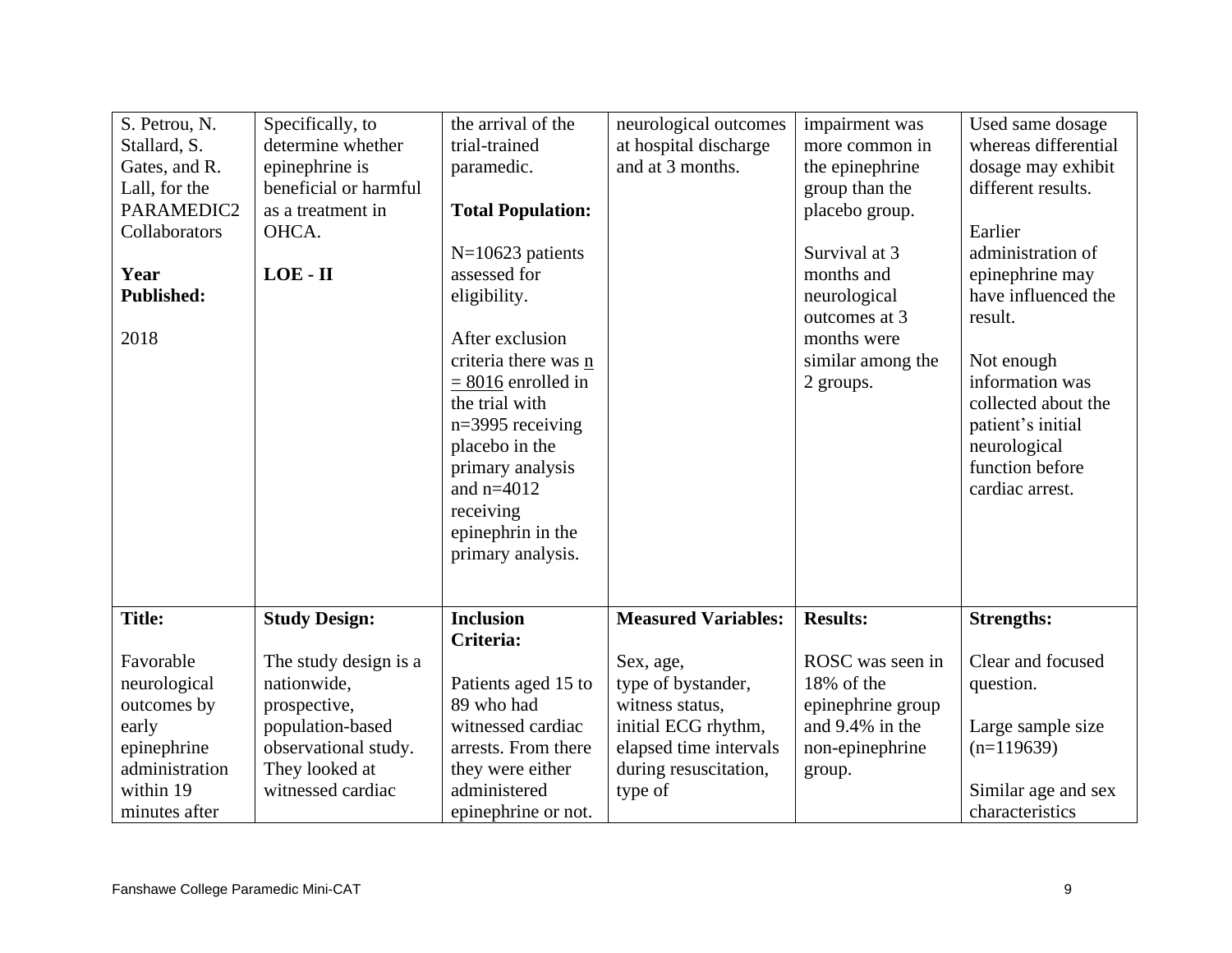| EMS call for      | arrests from 2008 to     |                     | bystander-initiated    | A favorable          | among the two         |
|-------------------|--------------------------|---------------------|------------------------|----------------------|-----------------------|
| out-of-hospital   | 2012.                    | <b>Exclusion</b>    | CPR, type of           | neurological         | groups.               |
| cardiac arrest    |                          | Criteria:           | advanced airway        | outcome was          |                       |
| patients          | <b>Question/Purpose:</b> |                     | management,            | achieved in 5.2% in  | Lengthy review        |
|                   |                          | Subjects were       | IV fluids, and EPI     | non-epinephrine      | period (4 years).     |
| <b>Authors:</b>   | The aim of the study     | excluded from the   | administration,        | group and 2.9% in    |                       |
|                   | was to evaluate time     | study if missing    | as well as prehospital | the epinephrine      | Included time         |
| H. Tanaka, H.     | dependent effect of      | initial rhythm,     | ROSC, 1-month          | group.               | dependent factor in   |
| Takyu, R.         | the early                | unknown             | survival, and          |                      | effectiveness of      |
| Sagisaka, H.      | administration of        | bystander-initiated | neurological status    | ROSC was seen in     | epinephrine.          |
| Ueta, Toru        | epinephrine within 19    | CPR, unknown        | at one month after the | 24.8% among the      |                       |
| Shirakawa,        | minutes after EMS        | CPC, unknown        | event.                 | early epinephrine    | Looked at airway      |
| Tomoya            | call on neurological     | airway              |                        | group, 18.9% in the  | management during     |
| Kinoshi,          | outcomes at 1 month      | management          | <b>Primary:</b>        | intermediate         | OHCA.                 |
| Hiroyuki          | in patients with         | device, outlying    |                        | epinephrine group,   |                       |
| Takahashi,        | OHCA.                    | response time data, | The primary outcome    | 14.7% in the late    | <b>Weaknesses:</b>    |
| Takashi           |                          | and ROSC before     | was CPC 1-2 at 1       | epinephrine group    |                       |
| Nakagawa,         | LOE - IV                 | EMS arrival,        | month after collapse.  | and $11.5\%$ in the  | Large difference in   |
| Syuji Shimazaki   |                          | unknown drug        |                        | very late            | sample sizes          |
| and M. Ong Eng    |                          | administration and  | <b>Secondary:</b>      | epinephrine group.   | between epinephrine   |
| Hock              |                          | drug administered   |                        |                      | group $(n=20420)$ and |
|                   |                          | post ROSC.          | The secondary          | A favourable         | no epinephrine        |
| Year              |                          |                     | outcome was field      | neurological         | $(n=99219)$ .         |
| <b>Published:</b> |                          | Cases where ROSC    | ROSC among the two     | outcome was seen     | Only ages $(15+)$ .   |
|                   |                          | was achieved        | groups.                | in 5.7% in the early |                       |
| 2016              |                          | within 2 minutes    |                        | epinephrine group,   | <b>Limitations:</b>   |
|                   |                          | after PAD by a      |                        | $2.9\%$ in the       |                       |
|                   |                          | layperson or EMS    |                        | intermediate         | Based on a            |
|                   |                          | defibrillation      |                        | epinephrine group,   | retrospective cohort  |
|                   |                          | excluded because    |                        | 1.5% in the late     | analysis and not a    |
|                   |                          | these patients      |                        | epinephrine group    | randomized            |
|                   |                          | would not require   |                        | and 1.6% in the      | controlled study.     |
|                   |                          | epinephrine. 2      |                        |                      |                       |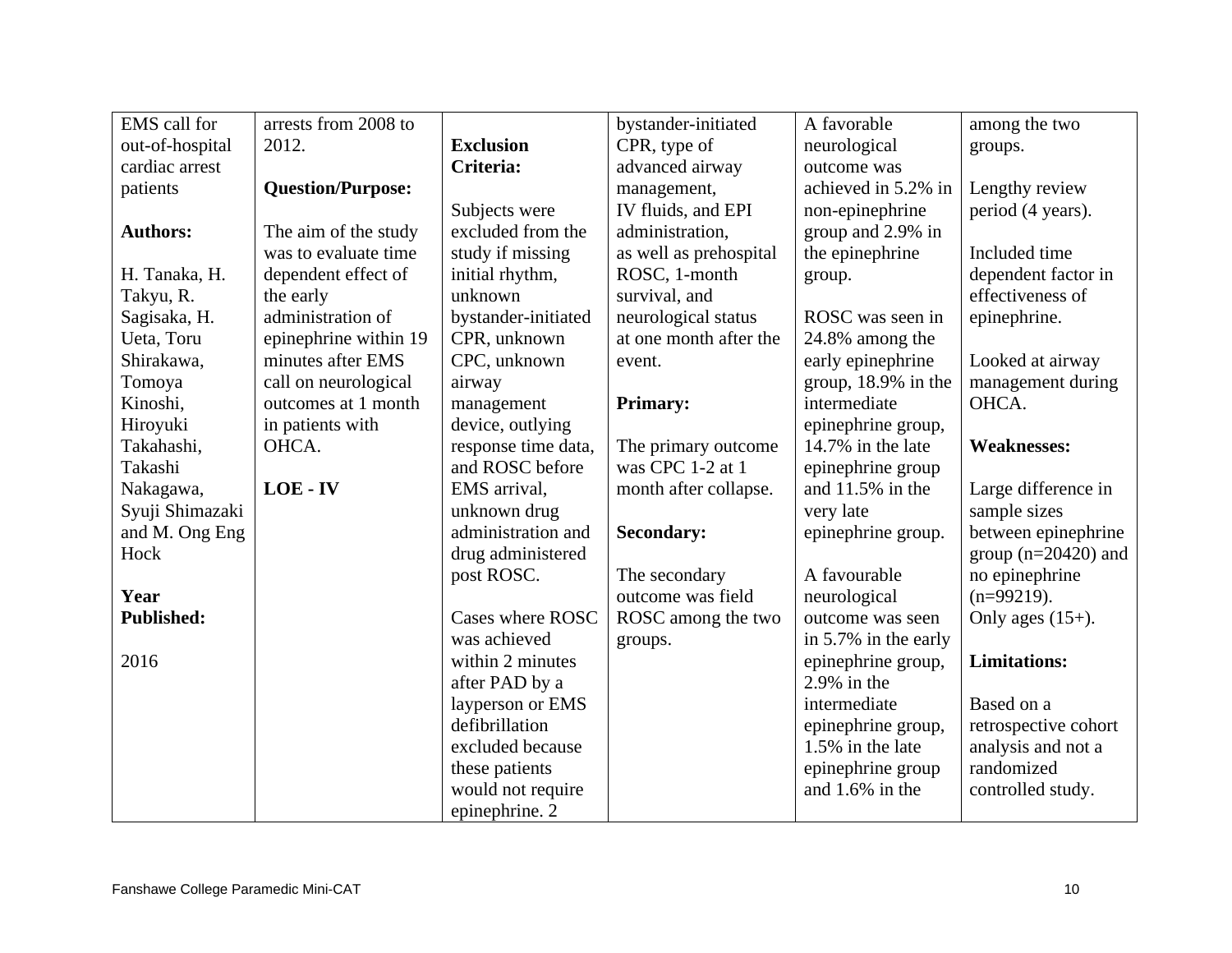|  | patients were            | very late          | Cannot control       |
|--|--------------------------|--------------------|----------------------|
|  | excluded because         | epinephrine group. | confounding factors: |
|  | there was less than      |                    | airway devices,      |
|  | a 5-minute time          |                    | failure to obtain IV |
|  | frame between 119        |                    | access, variation of |
|  | call and                 |                    | skills.              |
|  | epinephrine              |                    |                      |
|  | administration.          |                    | Nothing on outcome   |
|  |                          |                    | in hospital which    |
|  | <b>Total Population:</b> |                    | may influence        |
|  |                          |                    | survival outcome.    |
|  | Before exclusion         |                    |                      |
|  | there was $n =$          |                    | Quality of CPR not   |
|  | 925288 patients          |                    | recorded.            |
|  | with OHCA within         |                    |                      |
|  | those dates.             |                    |                      |
|  |                          |                    |                      |
|  | Eligible patients        |                    |                      |
|  | after exclusion          |                    |                      |
|  | were $n = 119639$ .      |                    |                      |
|  |                          |                    |                      |
|  | These were then          |                    |                      |
|  | splint into              |                    |                      |
|  | epinephrine              |                    |                      |
|  | administered             |                    |                      |
|  | $(n=20420)$ and no-      |                    |                      |
|  | epinephrine              |                    |                      |
|  | administered             |                    |                      |
|  | $(n=99219)$              |                    |                      |
|  |                          |                    |                      |
|  |                          |                    |                      |
|  | The epinephrine          |                    |                      |
|  | administered group       |                    |                      |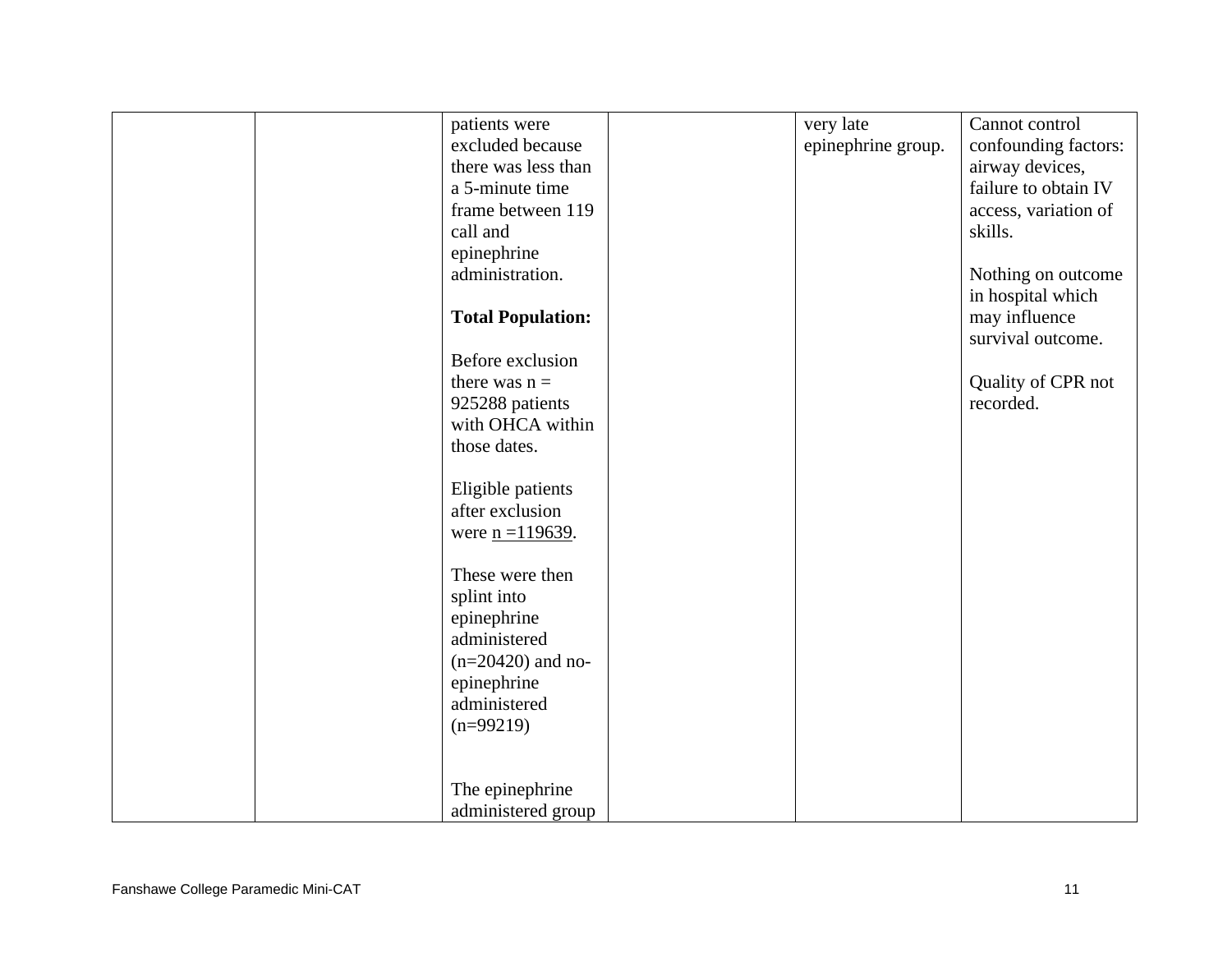|                  |                        | was then split                        |                            |                     |                      |
|------------------|------------------------|---------------------------------------|----------------------------|---------------------|----------------------|
|                  |                        | dependent on the                      |                            |                     |                      |
|                  |                        |                                       |                            |                     |                      |
|                  |                        | time epinephrine<br>was administered: |                            |                     |                      |
|                  |                        |                                       |                            |                     |                      |
|                  |                        | early EPI (5-18)                      |                            |                     |                      |
|                  |                        | min), intermediate                    |                            |                     |                      |
|                  |                        | EPI (19-23 min),                      |                            |                     |                      |
|                  |                        | late EPI (24-29)                      |                            |                     |                      |
|                  |                        | min), and very late                   |                            |                     |                      |
|                  |                        | EPI (30-62 min)                       |                            |                     |                      |
| <b>Title:</b>    | <b>Study Design:</b>   | <b>Inclusion</b>                      | <b>Measured Variables:</b> | <b>Results:</b>     | <b>Strengths:</b>    |
|                  |                        | Criteria:                             |                            |                     |                      |
| Effect of        | The study design was   |                                       | Age, sex, and medical      | Survival to         | Compared two         |
| Prehospital      | a retrospective        | All patients for                      | history.                   | discharge rate of   | different study      |
| Epinephrine Use  | observational study.   | whom resuscitation                    |                            | epinephrine group   | periods pre and post |
| on Survival      |                        | was attempted by                      | Data for the EMS           | was 5% in total     | COVID-19.            |
| from Out-of-     | The researchers        | EMS providers due                     | variables of the           | population and      |                      |
| Hospital Cardiac | looked at two groups:  | to OHCA during                        | presence of an initial     | 4.7% in the 1-1     | 1-1 propensity       |
| Arrest and on    | epinephrine            | the study periods                     | shockable rhythm on        | matched             | matched.             |
| Emergency        | administration and     | were included                         | the scene, the use of      | population.         |                      |
| Medical          | non-epinephrine usage  | in the study.                         | advanced airway            |                     | Looked at airway     |
| Services         | during OHCA.           |                                       | management, the use        | Favorable           | management during    |
|                  |                        | <b>Exclusion</b>                      | of mechanical chest        | neurological        | OHCA.                |
| <b>Authors:</b>  | Data collection took   | Criteria:                             | compression devices,       | outcomes of         |                      |
|                  | place over two         |                                       | the use of epinephrine,    | epinephrine group   | <b>Weaknesses:</b>   |
| Song Yi Park,    | different timelines.   | The exclusion                         | and EMS process            | was 3.6% in total   |                      |
| Daesung Lim,     | The first data         | criteria were if the                  | time.                      | population and      | Slightly smaller     |
| Seong Chun       | collection was from    | patient was less                      |                            | 3.1% in the 1-1     | sample size          |
| Kim, Ji Ho Ryu,  | November 1, 2019, to   | than 18 years old,                    | Data for the hospital      | matched             | $(n=1949)$ .         |
| Yong Hwan        | January 31, 2020. The  | obvious death,                        | variables of ROSC at       | population.         |                      |
| Kim, Byungho     | second data collection | DNA, trauma                           | any time, survival to      |                     | Difference in sample |
| Choi and Sun     | was from November      | cardiac arrest,                       | discharge and              | None of the results | sizes between tests  |
| Hyu Kim          |                        |                                       | favorable neurological     | above were          | groups: epinephrine  |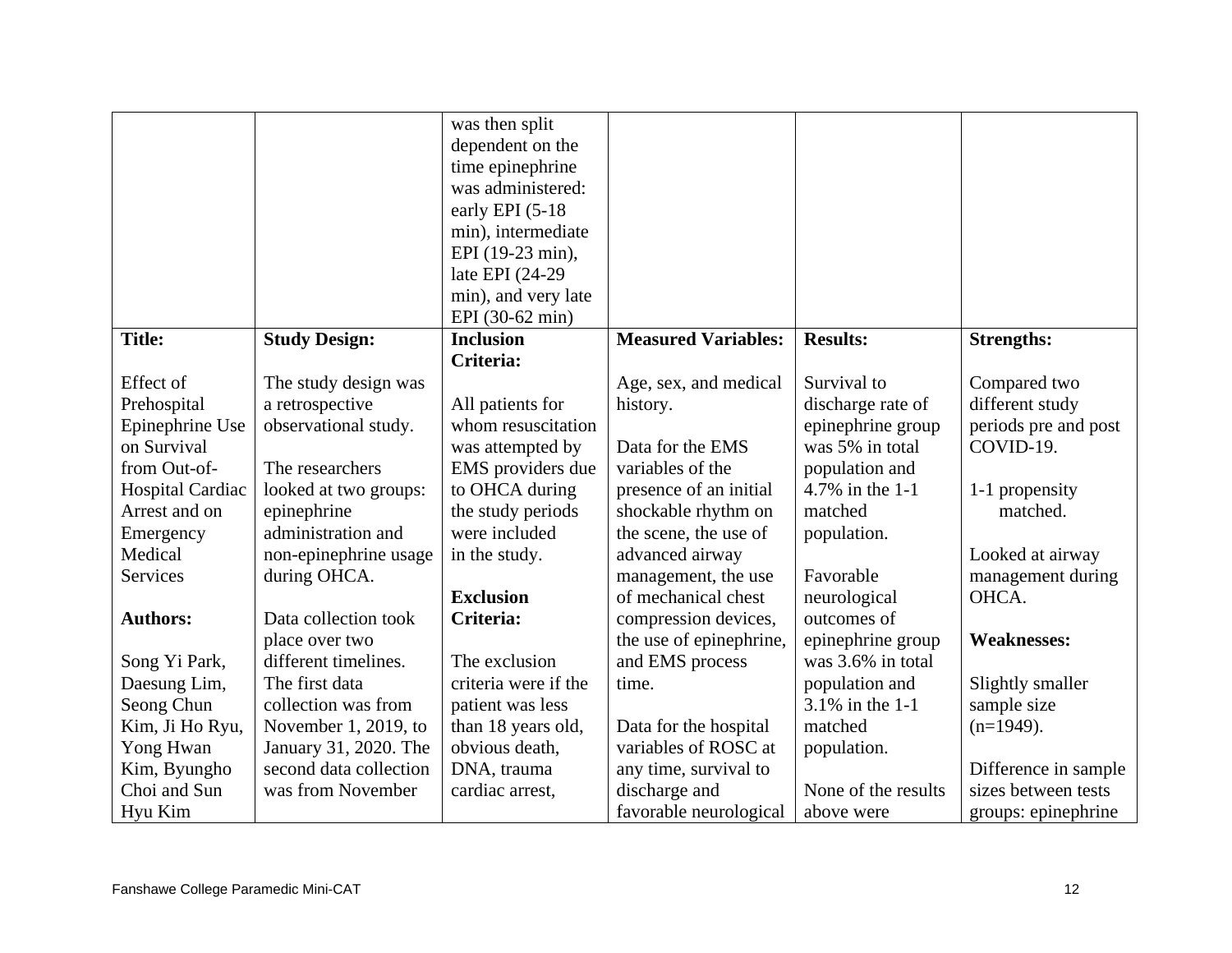|                   | 1, 2020, to January      | intoxication and         | outcome were          | statistically        | $(n=337)$ and no                 |
|-------------------|--------------------------|--------------------------|-----------------------|----------------------|----------------------------------|
| Year              | 31, 2021.                | drowning.                | collected.            | significant.         | epinephrine                      |
| <b>Published:</b> |                          |                          |                       |                      | $(n=1612)$ .                     |
|                   | <b>Question/Purpose:</b> | As well, patients        | <b>Primary:</b>       | Initial shockable    |                                  |
| 2021              |                          | were excluded due        |                       | rhythm rate of       | Only medical arrests,            |
|                   | The purpose was to       | to events that           | The primary outcome   | survival to          | no trauma.                       |
|                   | identify the effect of   | occurred in the          | of the study was the  | discharge was        |                                  |
|                   | epinephrine in the       | healthcare facility,     | survival to discharge | 23.8%                | Only adults $(18+)$ .            |
|                   | survival of OHCA         | duplicated data,         | and favorable         |                      |                                  |
|                   | patients as well as      | missing data,            | neurological outcomes | Initial no shockable | <b>Limitations:</b>              |
|                   | changes in the           | refusal to provide       | of OHCA patients.     | rhythm rate of       |                                  |
|                   | prehospital EMS after    | hospital data and        |                       | survival was 1.8%.   | Detailed in-hospital             |
|                   | the introduction of      | absence of data on       | <b>Secondary:</b>     | Epinephrine group    | treatment of post-               |
|                   | prehospital              | epinephrine.             |                       | received more        | cardiac arrest care              |
|                   | epinephrine use by       |                          | The secondary         | mechanical chest     | was not considered.              |
|                   | EMS providers.           | <b>Total Population:</b> | outcomes were the     | compression,         |                                  |
|                   |                          |                          | change in the         | longer EMA           | Frequency of                     |
|                   | $LOE - IV$               | $N=2884$ OHCA            | prehospital EMS after | response times and   | epinephrine usage                |
|                   |                          | patients were            | the introduction of   | longer scene times   | was not analyzed.                |
|                   |                          | eligible to be           | prehospital           | than                 |                                  |
|                   |                          | included during the      | epinephrine use by    | norepinephrine       | Mechanical chest                 |
|                   |                          | study period.            | EMS providers.        | group.               | compression devices<br>were more |
|                   |                          | After, exclusion         |                       | Mechanical chest     | commonly used in                 |
|                   |                          | criteria n=1949          |                       | compression was a    | the epinephrine                  |
|                   |                          | were included in         |                       | negative prognostic  | group and the use of             |
|                   |                          | the study                |                       | factor for survival  | them were related to             |
|                   |                          | population.              |                       | to discharge and     | a poor prognosis in              |
|                   |                          |                          |                       | favorable            | the study.                       |
|                   |                          | $N=337$ were in the      |                       | neurological         |                                  |
|                   |                          | epinephrine group        |                       | outcomes in          |                                  |
|                   |                          | and $n=1612$ were        |                       | epinephrine group.   |                                  |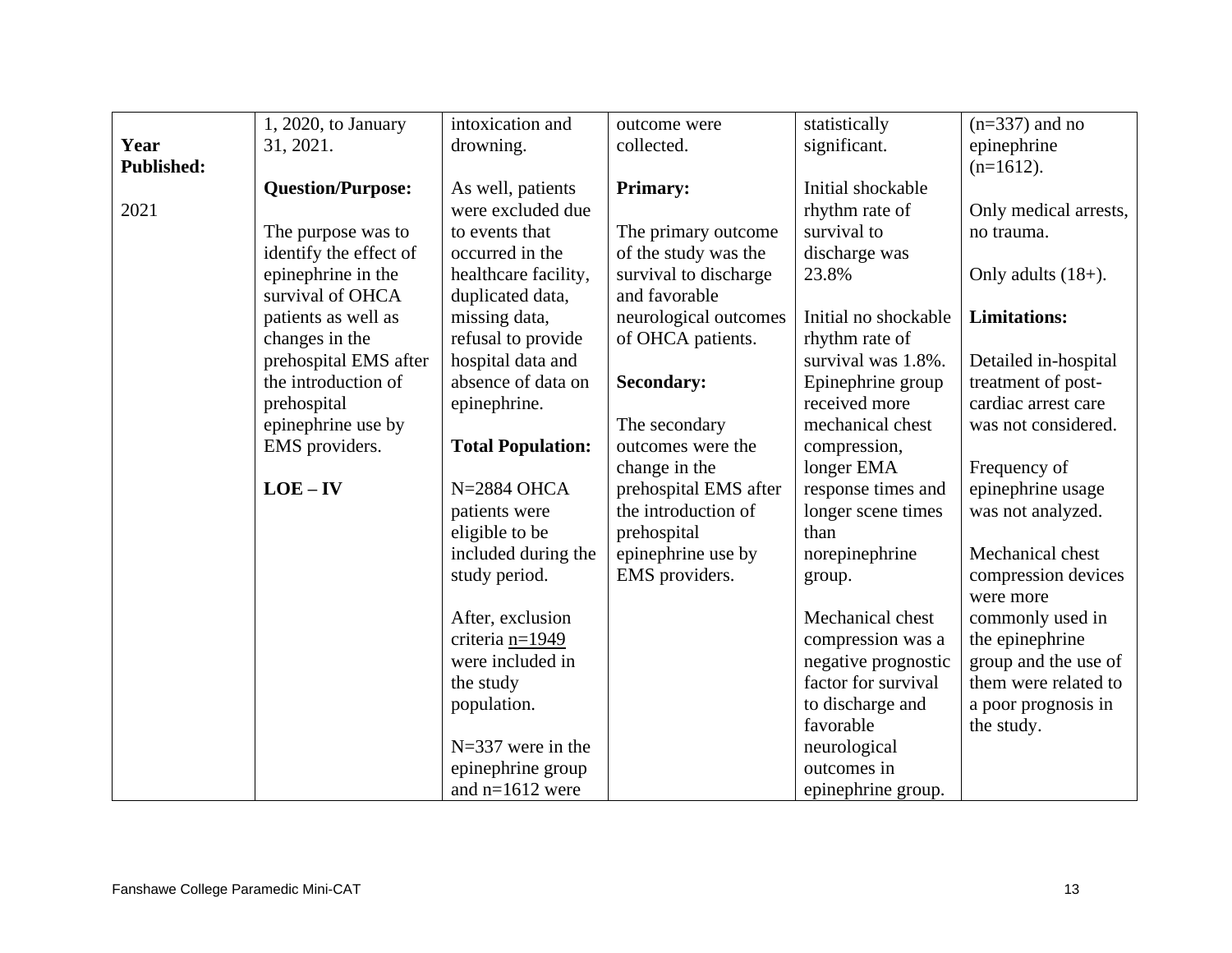|  | in the non-<br>the contract of the contract of the contract of the contract of the contract of the contract of the contract of<br>epinephrine group. |  |  |
|--|------------------------------------------------------------------------------------------------------------------------------------------------------|--|--|
|  |                                                                                                                                                      |  |  |

### **Comments:**

Overall results from each article in the order they were presented in the chart above:

Both survival to hospital discharge and favorable neurological outcome was statistically significant in time dependent epinephrine administration.

Over the four-year review epinephrine usage increased every progressing year. Epinephrine is linked to increasing ROSC among patients that initially present in a non-shockable rhythm. Patients presenting in PEA who received epinephrine had a higher chance of survival than the control patients, but there were no differences between the groups on overall neurological outcome. Patients presenting in asystole and received epinephrine had both a higher rate of survival and overall favorable neurological outcome compared to control group.

Greater chance of ROSC in OHCA among epinephrine group compared to placebo group. Neurological impairment was more common among the epinephrine group than the placebo group.

Higher rate of ROSC among the epinephrine group than those who did not receive epinephrine. There was greater neurological outcome in those who did not receive epinephrine than those who had epinephrine administered. The faster epinephrine is administered (especially between 5-18 minutes upon arrival) is linked to the greatest chance of ROSC and favorable neurological outcomes.

Found there was no significant enhancement in the survival to discharge of OHCA patients or favorable neurological outcomes among those who received epinephrine.

### **Considerations:**

Discussed below are some considerations to think about when attempting to use the evidence outlined in the review.

For starters each of the studies used what they defined as an adult population and the affects epinephrine had on ROSC, survival rate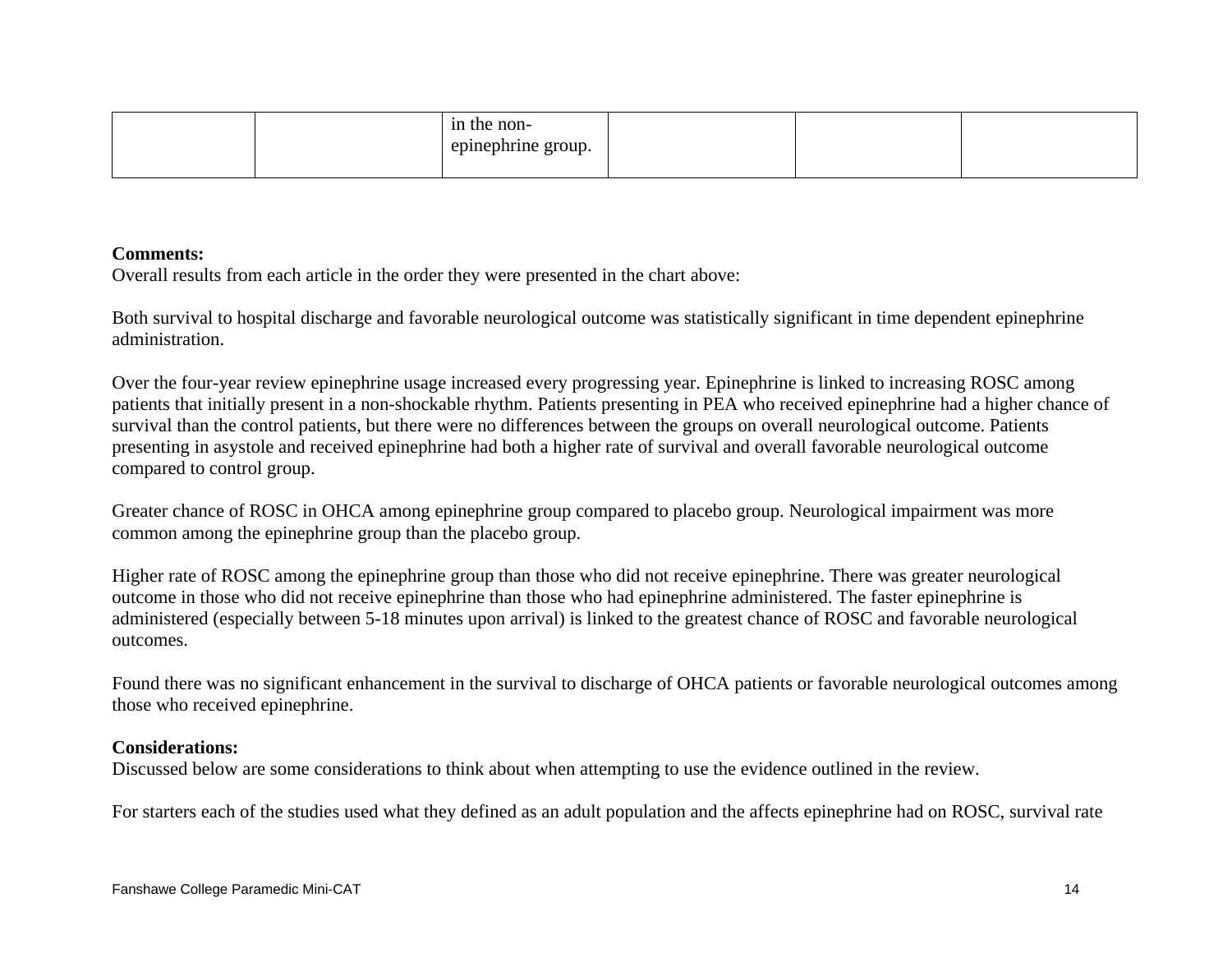or favorable neurological outcomes. For example, the study done by Tanaka et al. (2016), used patients 15 years old and above whereas, Park et al. (2021), used by patients 18 years old and above. In total, the review had an age range of 15-94 years of range. Therefore, some study populations defined adult at a younger age than other studies which may influence the results. In addition, no pediatric samples were examined, thus the results from these studies cannot be generalized to the pediatric patient as epinephrine administration may elicit a different effect on such population.

Total sample size should be considered while examining the review due to the variation in sample size among the studies that were reviewed. A benefit of the studies chosen is that they all had large sample sizes, but they did vary in how large they were. It is often considered that the larger the sample size the more reliable the evidence may be but is there a point where a sample size is too large. In this review the sample sizes were: 41 079, 110 239, 8016, 119 639 and 1949. Thus, that is a variable range from a study population from close to 2000 all the way to above 100 000 patients.

There were different locations for each the studies which raises some considerations. Two of the studies were completed in Japan, one in the United Kingdom, one across North America and one in Busan, Ulsan, Gyeongham and Changwon (along coast of southeastern part of Korea). Somethings to consider among each location is the population size, differing protocols among emergency services which could affect the generalizability of the results and the review.

## **Clinical bottom line:**

Based on the evidence found from the review there cannot be a definitive answer to the question at hand: In the prehospital setting does the usage of epinephrine versus no epinephrine result in an increased patient outcome and a higher chance of getting a ROSC among OHCA patients?

OHCA patients have a heightened chance of ROSC if epinephrine is administered than if not administered. Specifically, the faster epinephrine is administered to OHCA patient upon arrival (5-18 minutes) is linked to increased ROSC.

There was a greater risk of neurological related problems in those that received epinephrine and favorable neurological outcomes in those that did not receive epinephrine in majority of the articles in this review.

Although, evidence is provided that epinephrine administration in OHCA leads to greater chance of ROSC among patients, it is unknown whether the ROSC benefits outweigh neurological complications.

## **References**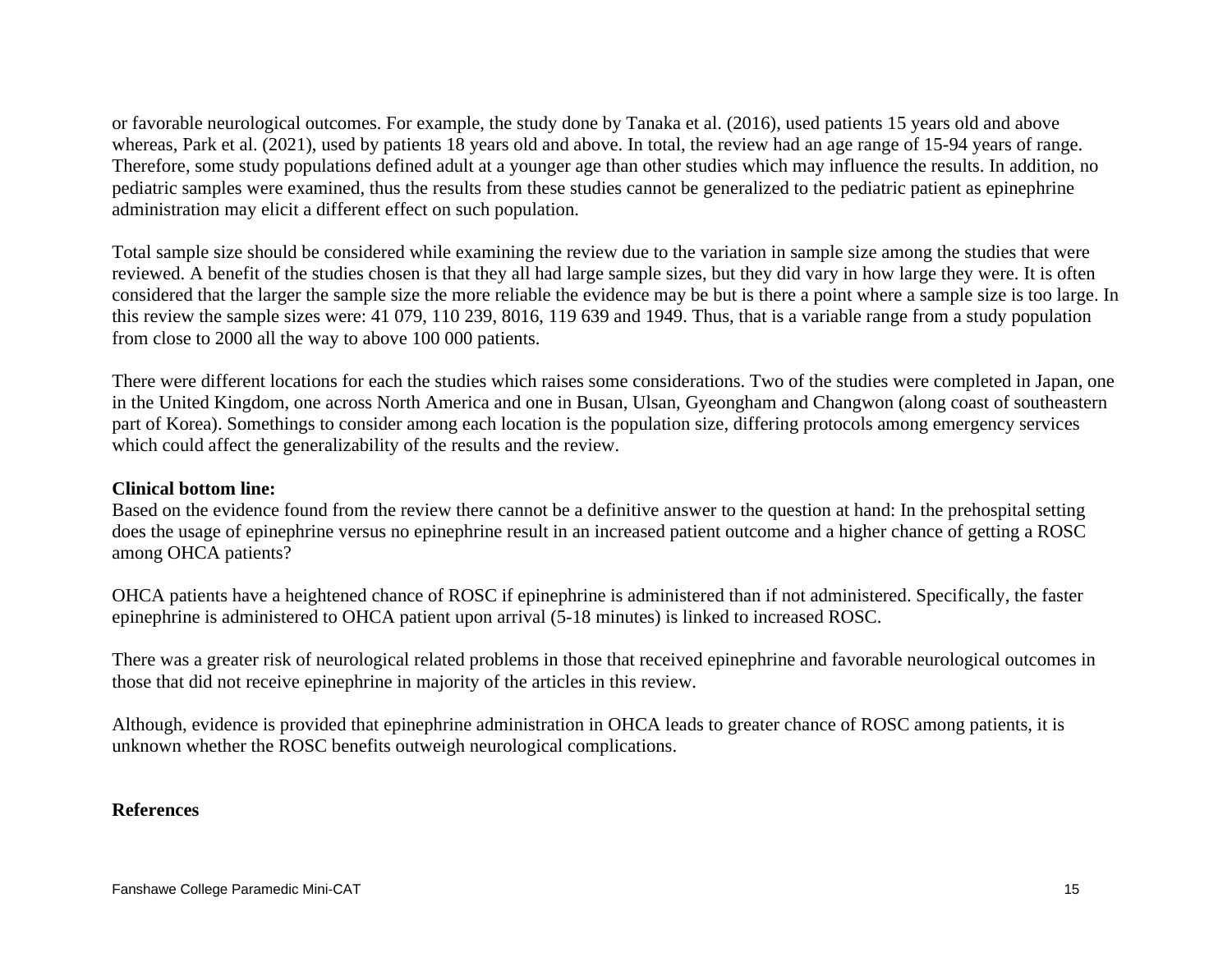Okubo, M., Komukai, S., Callaway, C. W., & amp; Izawa, J. (2021). Association of timing of epinephrine administration with outcomes in adults with out-of-hospital cardiac arrest. JAMA Network Open, 4(8), 1–14. https://doi.org/10.1001/jamanetworkopen.2021.20176

Park, S.Y., Lim, D., Kim, S.C., Ryu, J.H., Kim, Y.H., Choi, B., Kim, S.H. (2022). Effect of Prehospital Epinephrine Use on Survival from Out-of-Hospital Cardiac Arrest and on Emergency Medical Services. Journal of Clinical Medicine, 11(190), 1 – 13. https://doi.org/10.3390/jcm11010190

Perkins, G. D., Lall, R., Gates, S., Stallard, N., Petrou, S., Finn, J., Han, K., Gunson, I., Docherty, M., O'Shea, L., Rees, N., Fothergill, R. T., Moore, F., Black, J., Pocock, H., Slowther, A., Long, J., Regan, S., Scomparin, C., … Deakin, C. (2018). A Randomized Trial of Epinephrine in Out-of-Hospital Cardiac Arrest . The New England Journal of Medicine, 379(8), 711–721. https://doi.org/10.1056/NEJMoa1806842

Tanaka, H., Takyu, H., Sagisaka, R., Ueta, H., Shirakawa, T., Kinoshi, T., Takahashi, H., Nakagawa, T., Shimazaki, S., & Ong Eng Hock, M. (2016). Favorable neurological outcomes by early epinephrine administration within 19 minutes after EMS call for outof-hospital cardiac arrest patients. The American Journal of Emergency Medicine, 34(12), 2284–2290. https://doi.org/10.1016/j.ajem.2016.08.026

Tomio, J., Nakahara, S., Takahashi, H., Ichikawa, M., Nishida, M., Morimura, N., & amp; Sakamoto, T. (2017). Effectiveness of Prehospital Epinephrine administration in improving long-term outcomes of witnessed out-of-hospital cardiac arrest patients with initial non-shockable rhythms. Prehospital Emergency Care, 21(4), 432–441. https://doi.org/10.1080/10903127.2016.1274347

**Appendix**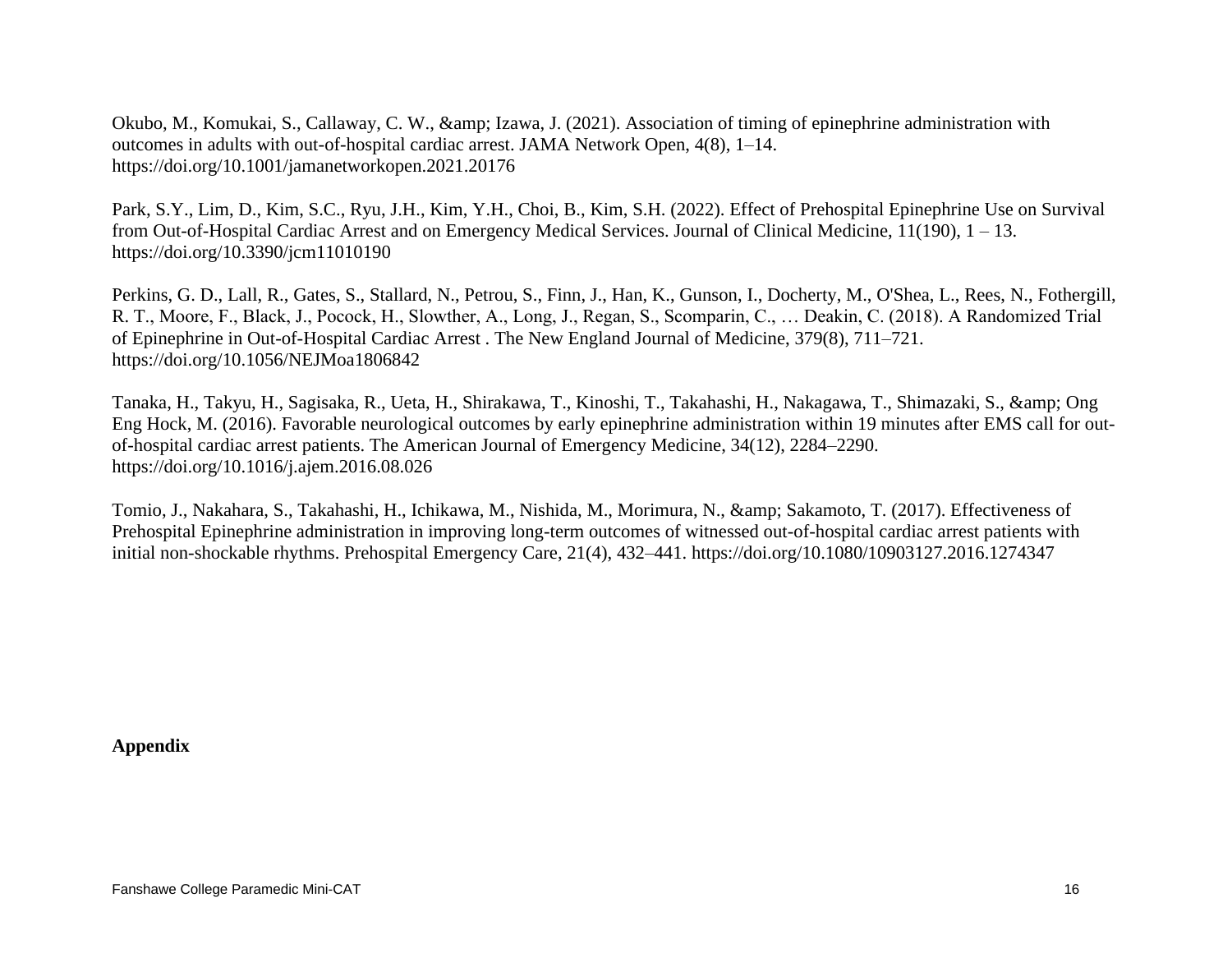

#### Searching: CINAHL Plus with Full Text | Choose Databases

| prehospital or pre hospital or pre-hospital or out of |                                               | Select a Field (optional) $\sim$ | Search               |
|-------------------------------------------------------|-----------------------------------------------|----------------------------------|----------------------|
| $AND -$                                               | epinephrine or adrenaline                     | Select a Field (optional) $\sim$ | Clear <sup>(?)</sup> |
| $AND -$                                               | cardiac arrest or heart arrest or cardiopulmo | Select a Field (optional) $\sim$ |                      |
|                                                       |                                               |                                  |                      |

Basic Search Advanced Search Search History

#### **Search History/Alerts**

#### Print Search History Retrieve Searches Retrieve Alerts Save Searches / Alerts

| Select / deselect all |                      | <b>Search with AND</b><br><b>Search with OR</b>                                                                                                                                                                                                                                  | <b>Delete Searches</b>                                                                                                                                                         | <b>Refresh Search Results</b>                                             |
|-----------------------|----------------------|----------------------------------------------------------------------------------------------------------------------------------------------------------------------------------------------------------------------------------------------------------------------------------|--------------------------------------------------------------------------------------------------------------------------------------------------------------------------------|---------------------------------------------------------------------------|
|                       | <b>Search</b><br>ID# | <b>Search Terms</b>                                                                                                                                                                                                                                                              | <b>Search Options</b>                                                                                                                                                          | <b>Actions</b>                                                            |
|                       | S <sub>3</sub>       | o (prehospital or pre hospital or pre-hospital or out of<br>hospital or non hospital setting or prehospital care or<br>emergency medical services or prehospital service) AND (<br>epinephrine or adrenaline ) AND (cardiac arrest or heart<br>arrest or cardiopulmonary arrest) | Limiters - Full Text; Published Date: 20160101-<br>20221231<br><b>Expanders</b> - Apply related words; Apply<br>equivalent subjects<br>Search modes - Find all my search terms | View Results (14) <i>U</i> iew Details<br>$\blacksquare$ Edit             |
|                       | S <sub>2</sub>       | o (prehospital or pre hospital or pre-hospital or out of<br>hospital or non hospital setting or prehospital care or<br>emergency medical services or prehospital service) AND (<br>epinephrine or adrenaline ) AND (cardiac arrest or heart<br>arrest or cardiopulmonary arrest) | Limiters - Published Date: 20160101-20221231<br><b>Expanders</b> - Apply related words; Apply<br>equivalent subjects<br>Search modes - Find all my search terms                | <i><b>i</b></i> View Details<br>$\blacksquare$ Edit<br>View Results (198) |
|                       | S <sub>1</sub>       | o (prehospital or pre hospital or pre-hospital or out of<br>hospital or non hospital setting or prehospital care or<br>emergency medical services or prehospital service) AND (<br>epinephrine or adrenaline ) AND (cardiac arrest or heart<br>arrest or cardiopulmonary arrest) | <b>Expanders</b> - Apply related words; Apply<br>equivalent subjects<br>Search modes - Find all my search terms                                                                | $\blacksquare$ Edit<br>View Results (419) <i>i</i> View Details           |

**EANSHAWE**